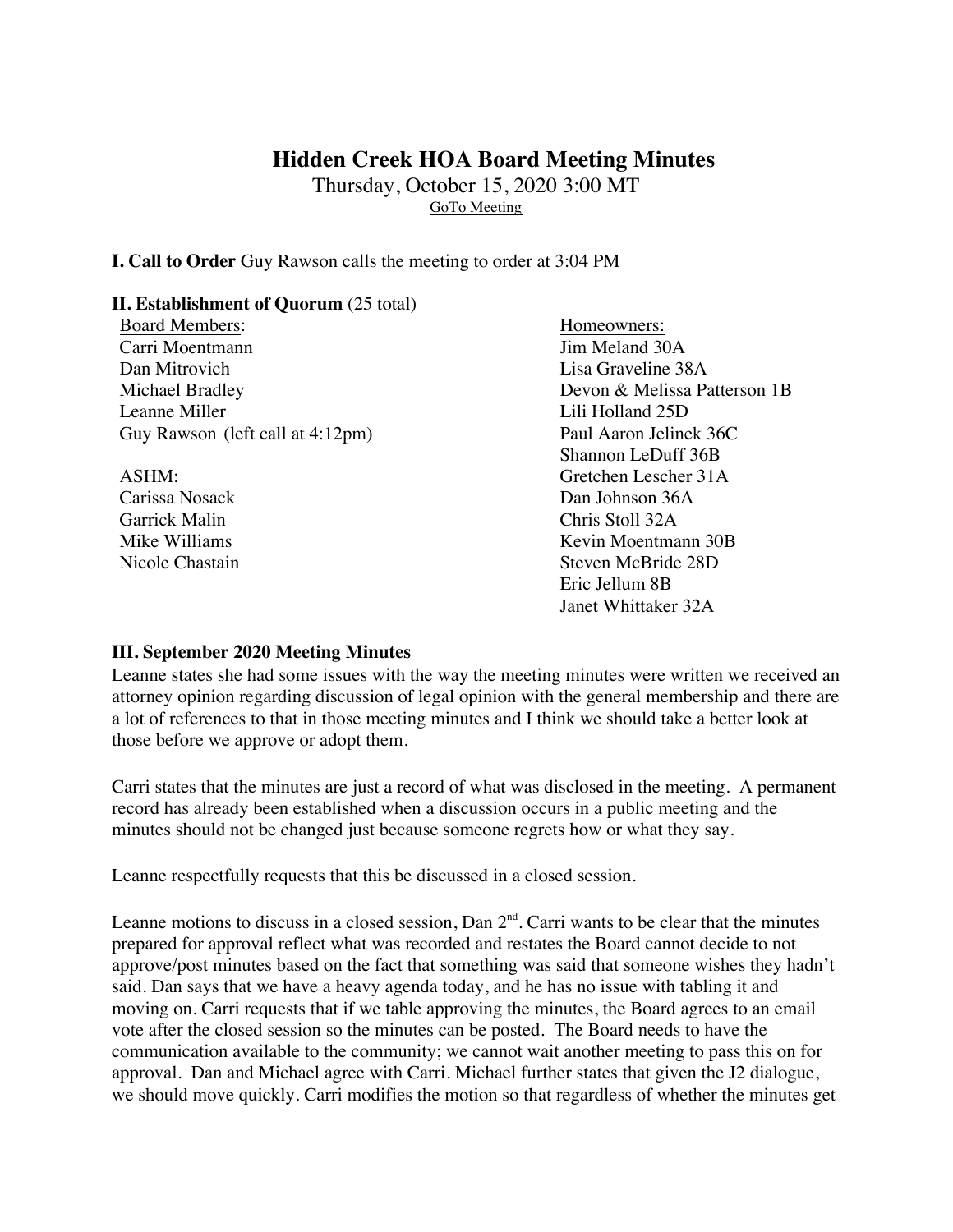modified or not, she requests the Board do that via email so that we are not behind on the minutes.

# **All in favor, Guy (Y), Dan (Y), Michael (Y), motion carries.**

**IV. Financials** (August) – September financials are not completed.

August 2020 Revenues:

The total revenue budgeted for this period is \$68,369, while actual revenue earned is \$68,519. This \$151 variance in revenue is primarily attributable to dog registration income.

## August 2020 Expenses:

Period actual expenses totaled \$70,985, which was more than the budgeted period expenses of \$64,461. This was 10.12% more than budget or an unfavorable variance of approximately \$6,524. Significant variances of specific line item expenses include:

- Landscape Contractor: The \$5,362 variance is related to sprinkler line repairs, sprinkler head replacements, and tree spraying.
- Water: The \$2,249 variance is related to taking on a new water meter and its associated charges.

After review of this report, there are two 91 plus day balances listed as of August 31, 2020 totaling \$9,421. These accounts are in collections. An email has been sent to the attorney for an update on the collections and the timing.

Carissa reports the attorney had not responded. The Board will be cc'd on the next email to the attorney. Garrick reports that any fees the owner is paying are being applied first to the fines, late fees, and special assessment and then to dues. \*For privacy reasons the Board will discuss updates with management during an executive session.

Unanticipated capital expenses:

- During the period, there were no unplanned capital expenditures.
- Planned capital expenses: During the period, \$1,233 was spent to pay the balance due for the heat cable project.
- Summary: Year-to-date planned and unplanned capital expenses total at \$54,623. The current reserve balance is at \$386,537.

Leanne inquires about a \$99 charge for the August newsletter edit. Isn't the newsletter included as part of the PMA. Carissa reported that management caused by Board delay spent additional time. Michael brought up that we missed a quarterly newsletter and asked if that could be taken into consideration. Garrick will research and look into the possibility of reversing the charge. Violation Reports are now included within the Financial Report. The Report on Fines that have been levied (transaction detail by account) is also now included in the financial report.

\*These reports will only be discussed in executive session because of the personal information included. An executive session will be scheduled.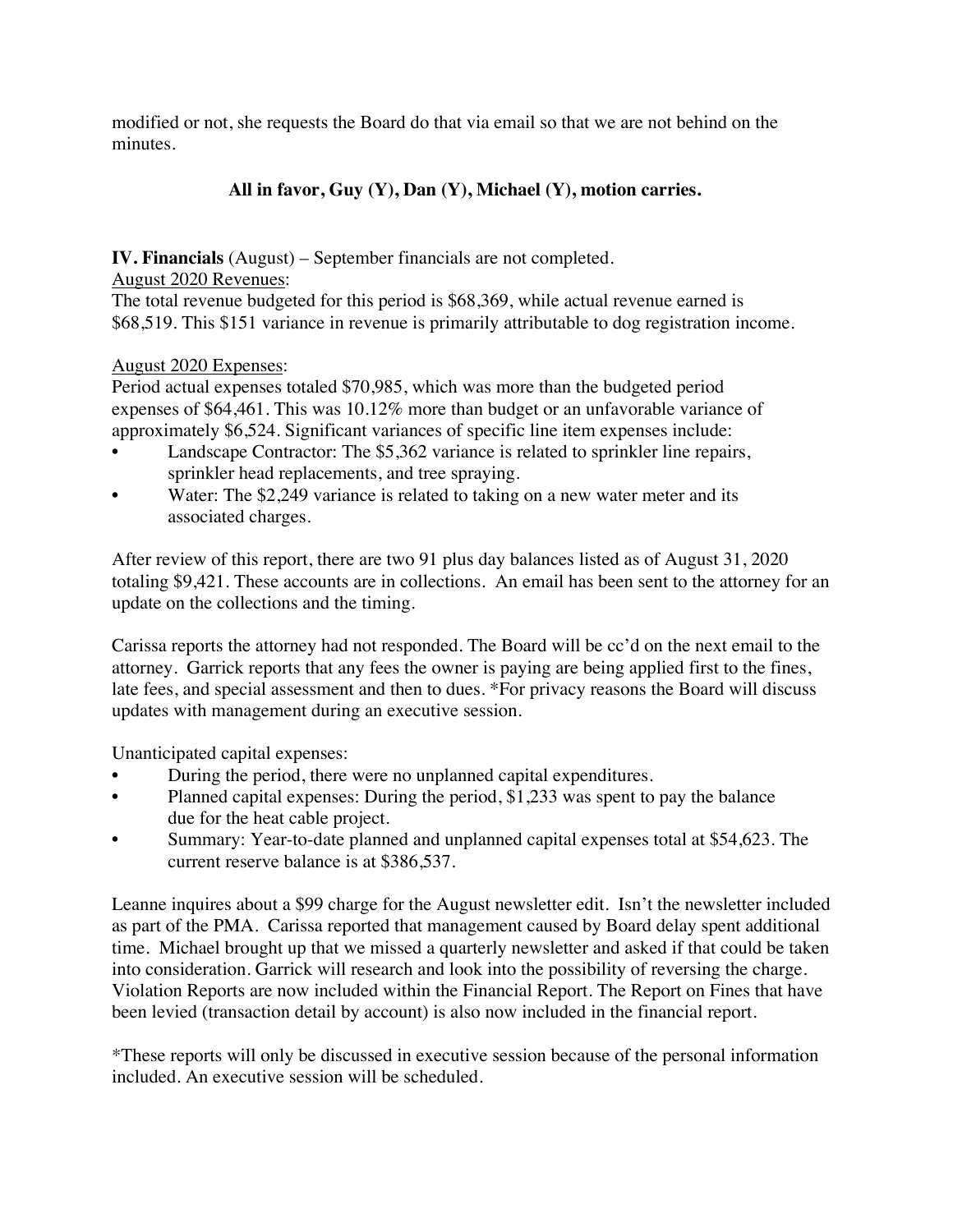### **V. Management/Maintenance Report**

#### Remodel/Modification Report

| 1B Deck                                   | Pending                   |
|-------------------------------------------|---------------------------|
| 6A Deck expansion                         | Pending                   |
| 8B Interior work                          | Pending ext. window trim  |
| 8B Exterior patio                         | In progress               |
| 11C Interior work                         | Pending                   |
| 13B2 Interior work                        | In progress               |
| 16B1 Bathroom dryer vent                  | Completed/Approved        |
| 24A Fireplace conversion                  | Pending paint on gas line |
| 25D Door                                  | In progress               |
| 25D Privacy fence                         | In progress               |
| 26B Fireplace conversion                  | Completed/Approved        |
| 27C Interior work                         | Postponed                 |
| 28D Interior work                         | In progress               |
| 29A Interior work                         | Completed/Approved        |
| 29B Window replacement                    | In progress               |
| 34B Interior work                         | In progress               |
| 34B Mini split system                     | Completed/Approved        |
| 35B Concrete expansion                    | In progress               |
| 35B Interior work                         | In progress               |
| 38A Interior/exterior remodel In progress |                           |

Guy Rawson recommends that the Board be lenient in granting extensions because of all of the world events.

## **Guy motions for added flexibility/extensions for approved construction projects due to Covid and material shortages for up to 12 months, 2nd Dan. All in favor, motion carries.**

#### Completed

- Touch up paint on exterior buildings
- Painting landings and stairs
- J2 roof inspections
- Replaced memorial tree on Aspen Drive
- Algae kill in pond 2x week
- Irrigation improvements and proposal received for new sprinkler heads property wide
- Power outage management
- Closed pool for the season
- Siding repair on 36
- Installed 'standard' light fixture on back door of 30B
- Caulked around front door 25B
- Assisted with PVC laterals installation for future electrical work
- Evacuated Georgetown area after gas main break
- Landscape and building repairs on 25D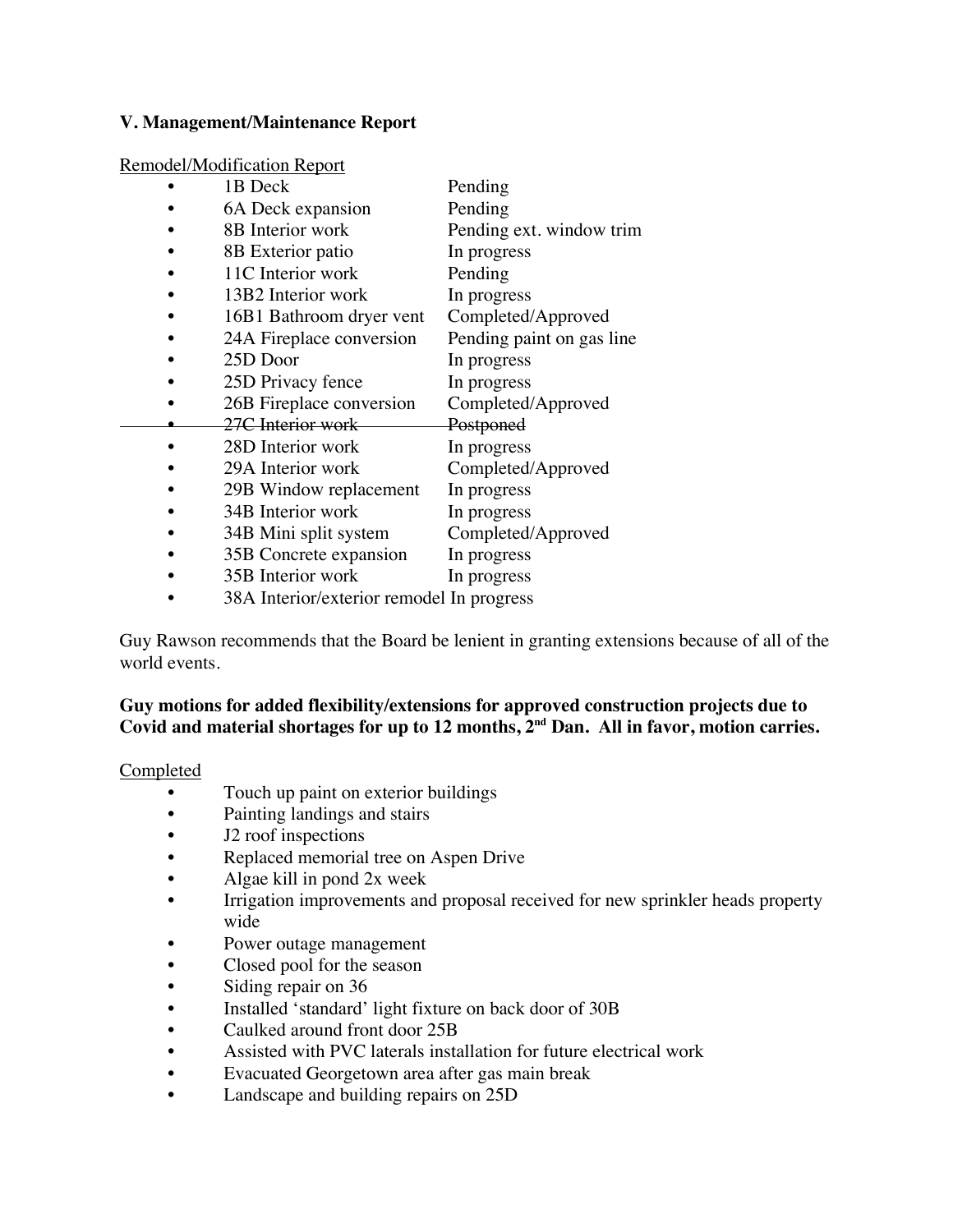- Fallen trees and debris clean up from windstorm
- Covered exposed wiring building 23
- Sprayed and pulled weeds on pathways
- Fixed and painted broken landing to building 13
- Painted doors
- Replaced light bulbs on exterior lights in the lower parking area
- Installed two solar lights on exterior of lower shed
- Secured wind screens from wind storm
- Had pool backflow inspected as requested by MRW (failed)
- Pool backflow repaired and respected (passed and inspection report sent to MRW)
- Aspen Drive and Willow Creek Way milled and paved
- Aspen and WCW driveways crack/slurry sealed

## In Progress

- Installation of backflow preventer and Pressure Regulating Valve on domestic water to Clubhouse per MRW requirements
- Developing a paving plan for the Georgetown area for next spring with BOD
- Striping Aspen cul-de-sac, and parking in front of tennis courts
- Remove and replace concrete collar on drain in WCW
- Cleaning out rain gutters and down spouts
- Blowing out irrigation system this week
- Preventive Maintenance on membrane roofs

Michael Bradley asks if J2 had been leveraged for contractor recommendations. The contractor that Mike Williams is getting the bids from works regularly with J2 and comes highly recommended for the repairs.

Leanne asks about the fall treatment of the evergreen trees. Mike will follow up and make sure the contracted treatments were applied. Carri notes the trees were sprayed in August in the Townhome area.

## Parking Report

- Booted one car in Ambush and fined tenant
- Towed 2 cars in Aspen cul-de-sac for paving project to areas on property (homeowner fined for both)
- Warnings issued as needed

• Violations/Fines Report – Now included in the Financial Report. For privacy reasons they will be discussed in executive session by the Board with management.

• Mountain Regional Water Project Report - There will be several more water shutoffs during the next few weeks. Notification will be sent to owners with details. Final calculations on asphalt credits still need to be negotiated/confirmed.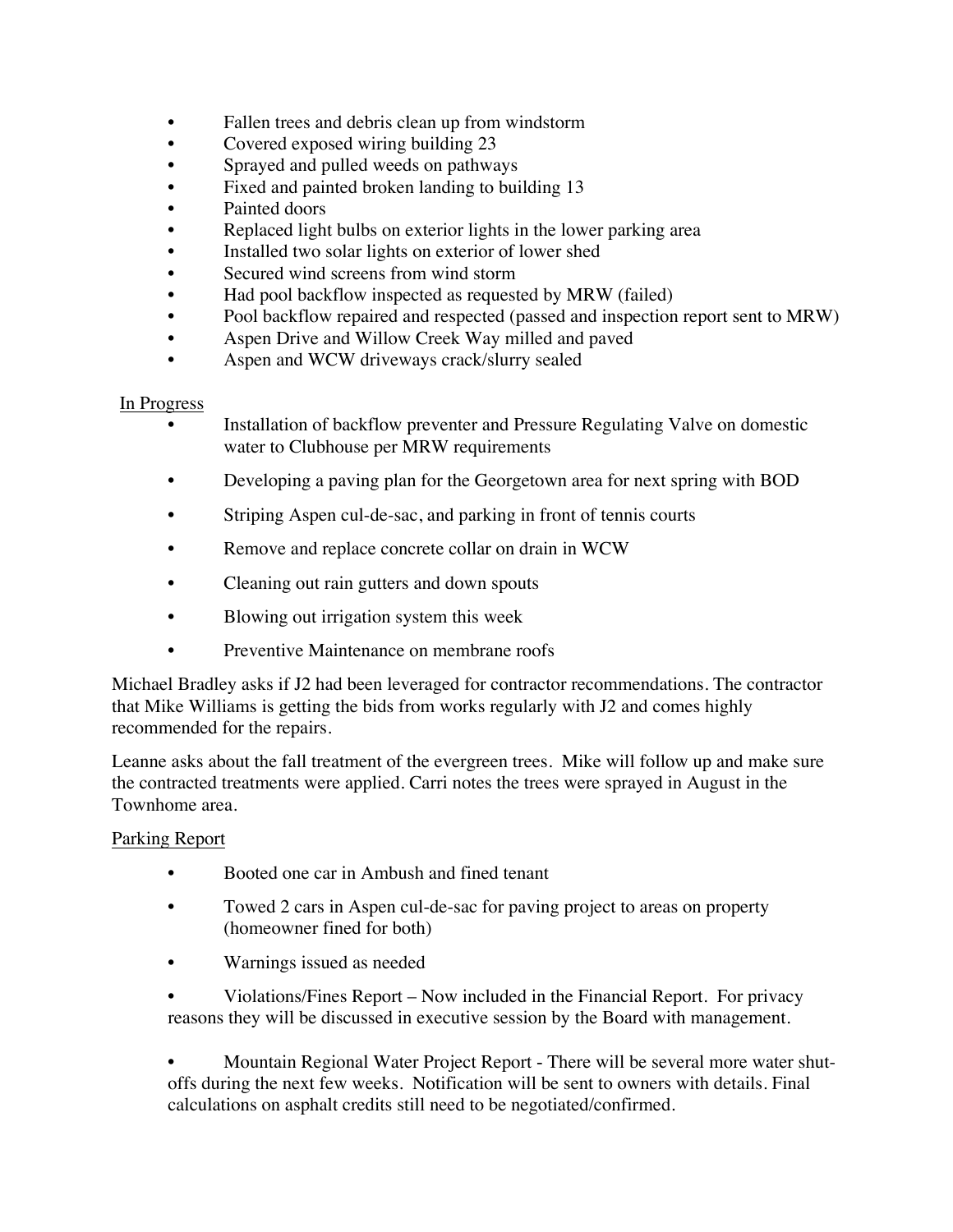Dan asks about some demo work that was done on unit 11A that created a mess with a bunch of sheetrock in the parking lot. The owner should be made aware that his contractor needs to do a better job with cleanup, but nothing that warrants a fine. Mike will follow up with them on the project.

## **VI. Governance**

- **Ratify Email Actions** none this last month
- **ARC** Individual remodel applications listed below

## **1B:**

Personal Deck: ARC recommended approval to the Board. Personal deck expansion revision to current approved application. Personal deck will be constructed and engineered (structural engineer plans will be submitted to ASHM) to hold heavy load (eventual hot tub). Plans will show deck will be properly attached and flashed to building.

Interior Remodel: ARC recommended approval to the Board. Interior remodel (revision to transferred approval application from previous owners). Stipulations that rough drawing of plumbing lines/where new toilet and shower will drain to be provided. Certificate of Insurance needs name change to owner's name.

Carissa confirmed the structural engineering plans have been submitted and the certificate of insurance resubmitted.

Michael asks Devon about his experience (as an architect) mentioning that he is concerned that the Board is approving projects that are outside of their expertise and wonders if Devon thinks it is prudent to have J2 come in and provide some guidance to make sure that these projects are not going to have a negative effect on other units in the building. Michael believes it may be prudent to make an inspection a requirement for future projects before HOA approval is given.

Devon agrees that you want to make sure the structural integrity of the building is kept intact and the envelope is kept watertight. It does seem like there should be some due diligence on behalf of the owner to make sure there is not negative impact from a comprehensive remodel project. Condensation issues, as mentioned in previous meetings would be handled on a case-by-case basis as the units and buildings are unique. Devon would caution an overreaction, but it does seem like a process should be put in place.

# Motion to approve as stipulated by Guy, 2<sup>nd</sup> by Michael. All in favor. Motion carries.

## **4C:**

Radon Mitigation System: ARC recommends approval to the Board. The Board did not have any comments or questions.

**Motion to approve by Guy, 2nd by Dan. All in favor. Motion carries.**

# **30B:**

Patio Extension and Hot Tub: ARC Recommends approval to the Board.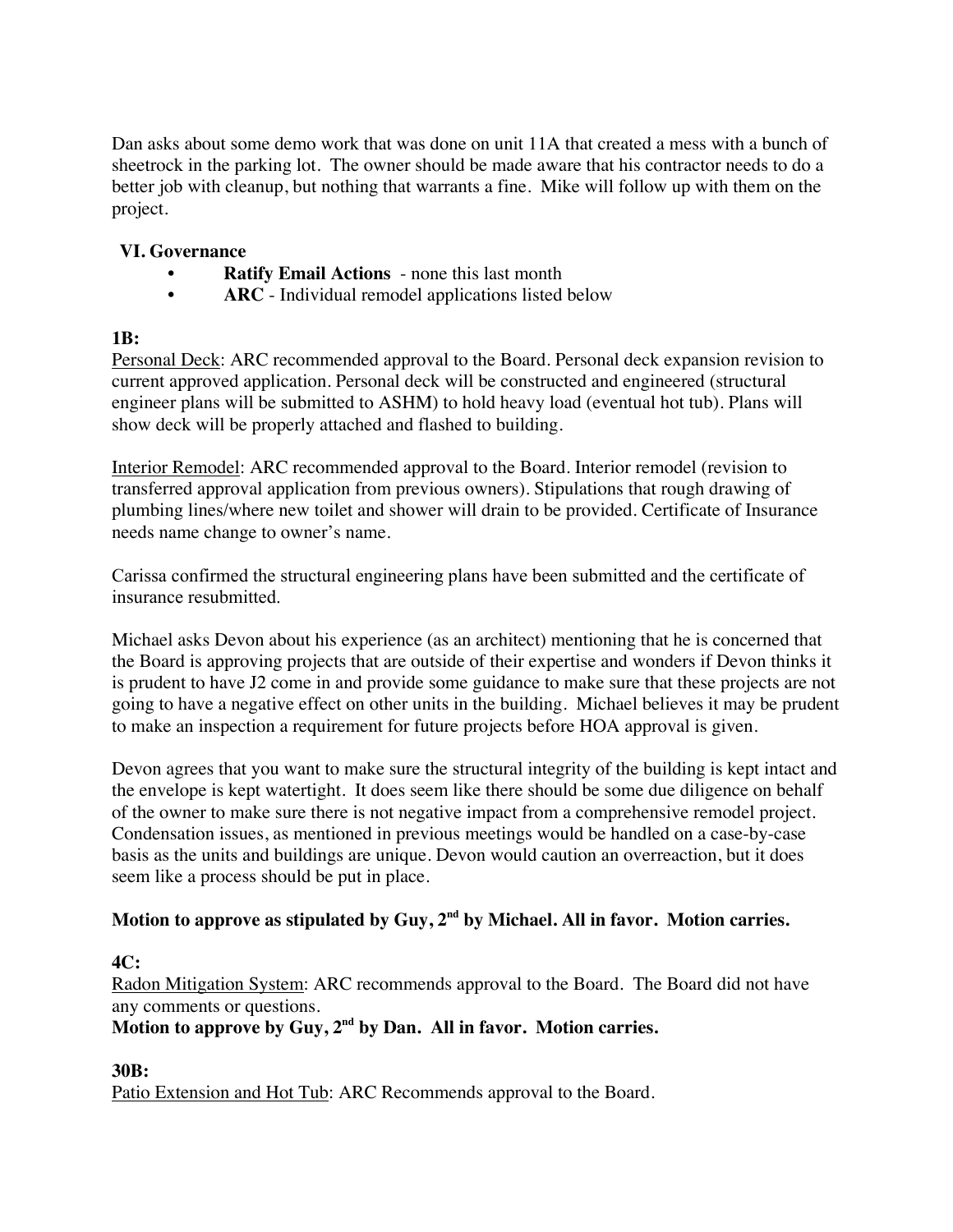Michael Bradley did a site visit and had no concerns. **Motions to approve by Guy, 2nd by Michael. All in favor. (Carri abstains, as this is her property) Motion carries.**

### **34B:**

### Privacy Wall:

No Recommendation to the Board for Privacy Wall-ARC suggests no privacy walls be approved until the Board has a set a community standard in place.

**Motion by Guy to conditionally allow a temporary privacy wall until an approved standard is in place. Once a standard is in place, the owner will be notified and will have 30 days to comply, depending on season to take down and replace the Privacy wall. Carri requests that the Homeowner also be required to submit some documentation to the HOA on the temporary privacy wall/screen so that it would be documented (similar to the temporary privacy screen granted 25D) and it could be administratively approved. Dan seconds. All in favor. Motion carries**.

### Two Interior Walls:

ARC recommends approval to the Board. Addition of two Interior Walls (create master bedroom closet, convert loft to true bedroom with wall and door)

### **Michael motions to approve subject to a J2 inspection and report to airflow of the unit.**

Removal of Exterior Feature and Replace/Add/Expand Windows: ARC recommends approval with stipulations to the Board.

Remove architectural facade on both sides of long front window on second floor, as well as removing the window. ARC Stipulations: ARC and Mike Williams recommend owners leave the dormer/jetty flush to the roofline. A roofer may need to be consulted. Hardy board will be replaced and painted the Standard paint color of the building.

Replace/Add/Expand front first and second floor windows. ARC Stipulation: Due to the size of the windows, structural engineer plans calling out the size of each header will need to be submitted to ASHM. Outside window framing will be painted the Standard color of building.

Michael motions to approve subject to ARC stipulations and the additional stipulation that a J2 inspection and report about the effects of these changes to the unit and the building. Dan agrees, Leanne agrees, and Guy agrees with Michael. The HOA is going to try to negotiate prices with J2 for owner inspections for best pricing. Carissa will put the owners in contact with J2 to help expedite. Michael makes a motion to approve all of the applications subject to the inspection. All in favor. Motion carries.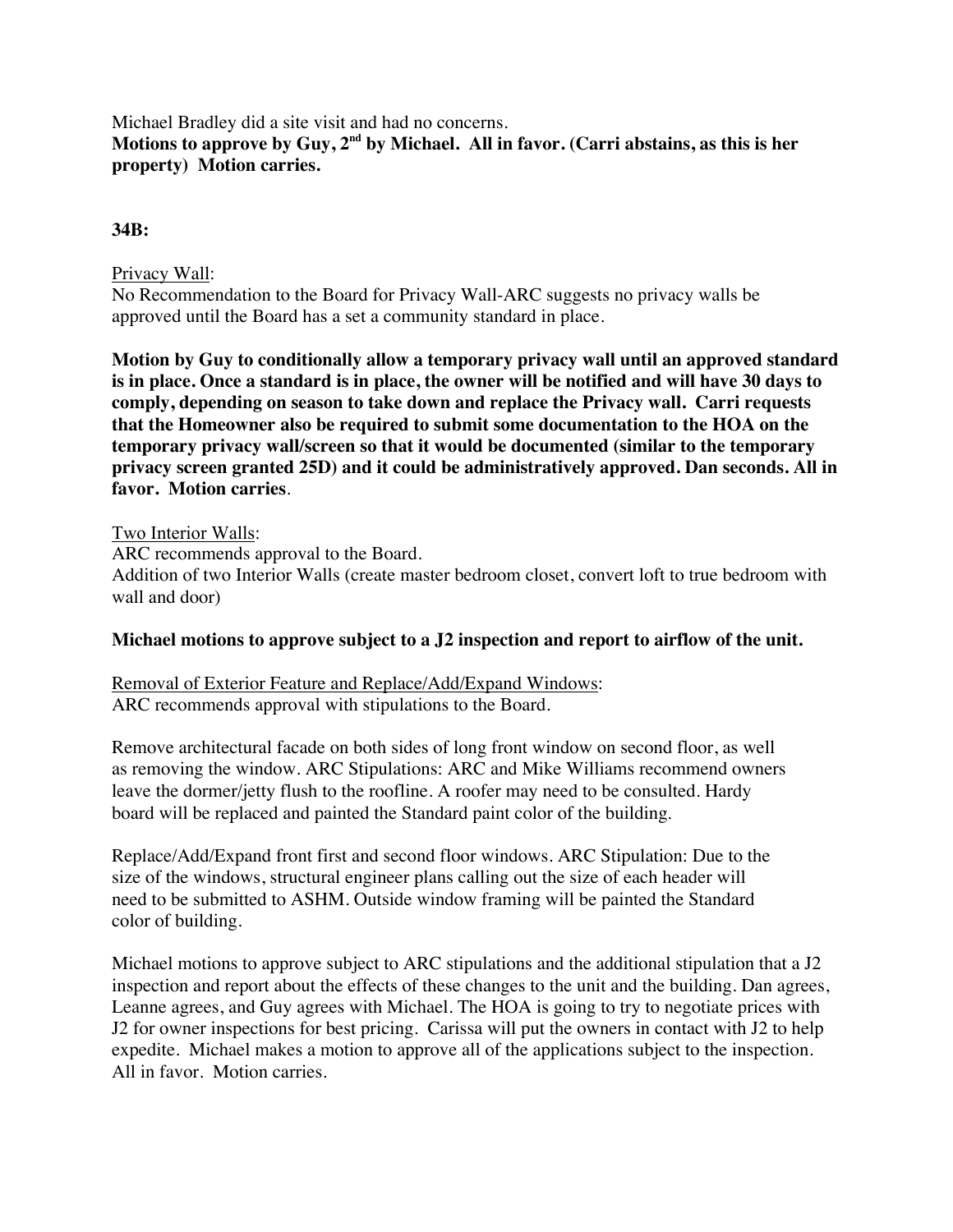Patio Expansion and Hot Tub:

ARC recommends approval with stipulations to the Board. Stipulations are as follows:

Patio expansion from the first seam line left (if looking at the back of building from yard) of patio door to the end of unit. Note the ARC recommended patio expansion is shorter than the measurements submitted in application.

• Hot Tub recommended to be placed closer to neighbor's hot tub (east side of patio), not the area submitted in application. When the HOA has a privacy wall Standard in place, owners may submit application for privacy wall/screen between hot tubs.

• All affected water lines/sprinkler heads shall be moved at owner's expense, all the while consulting with Mike Williams, ASHM Maintenance Manager

• Certificate of Insurance needs name change to owner's name

Homeowner (Shannon LeDuff) explains the application request for the larger patio extension and the hot tub location submitted.

### **Leanne motions to approve the application as originally submitted by homeowner pending approval from the County, subject to confirmation that the patio is within the HOA property lines and follows County setback regulations, 2nd by Carri. Dan (Y), Michael (Y).**

### **34C:**

### Patio Extension and Hot Tub:

ARC reviewed owner's application, which was not the most current application. After speaking with the homeowner (Paul Aaron Jelinek) during the ARC meeting, it was determined that the homeowner would submit (in one file) an updated application, which will show the current site he would like the hot tub. Since the ARC could not make a recommendation (or no recommendation) due to the mix up, it was assumed the Board would review the current, updated site (video and photos were taken of this new/updated site) for the hot tub and approve or not approve at the September Meeting.

An updated application was submitted in board packets for review. The application was discussed with the homeowner (Paul Aaron Jelinek) during the meeting. The homeowner is going to submit a new complete packet/one pdf submission (including electrical and conduit lines and photos that include all of the various vantage points). Michael addresses homeowner's questions about other hot tubs in the community and the need to have a decision in order to meet seasonal constraints with the concrete pour. There is a lengthy discussion related how ARC was unable to make a recommendation because the application ARC was reviewing was not the version the homeowner landed on. This was discovered during the ARC meeting when the homeowner was called. Two ARC members agreed to meet the homeowner on property to review the new location (side of building) in the application that is before the Board. The two ARC members agreed and communicated that if the Board was going to entertain a location for a hot tub for this unit that the side of the building was the only viable location. As ARC does not meet again for a month the homeowner's application was put before the Board without an ARC recommendation. Michael and Leanne voiced concerns about not following the proper procedure of an ARC review. Michael sympathized with the timing issues at hand and offered to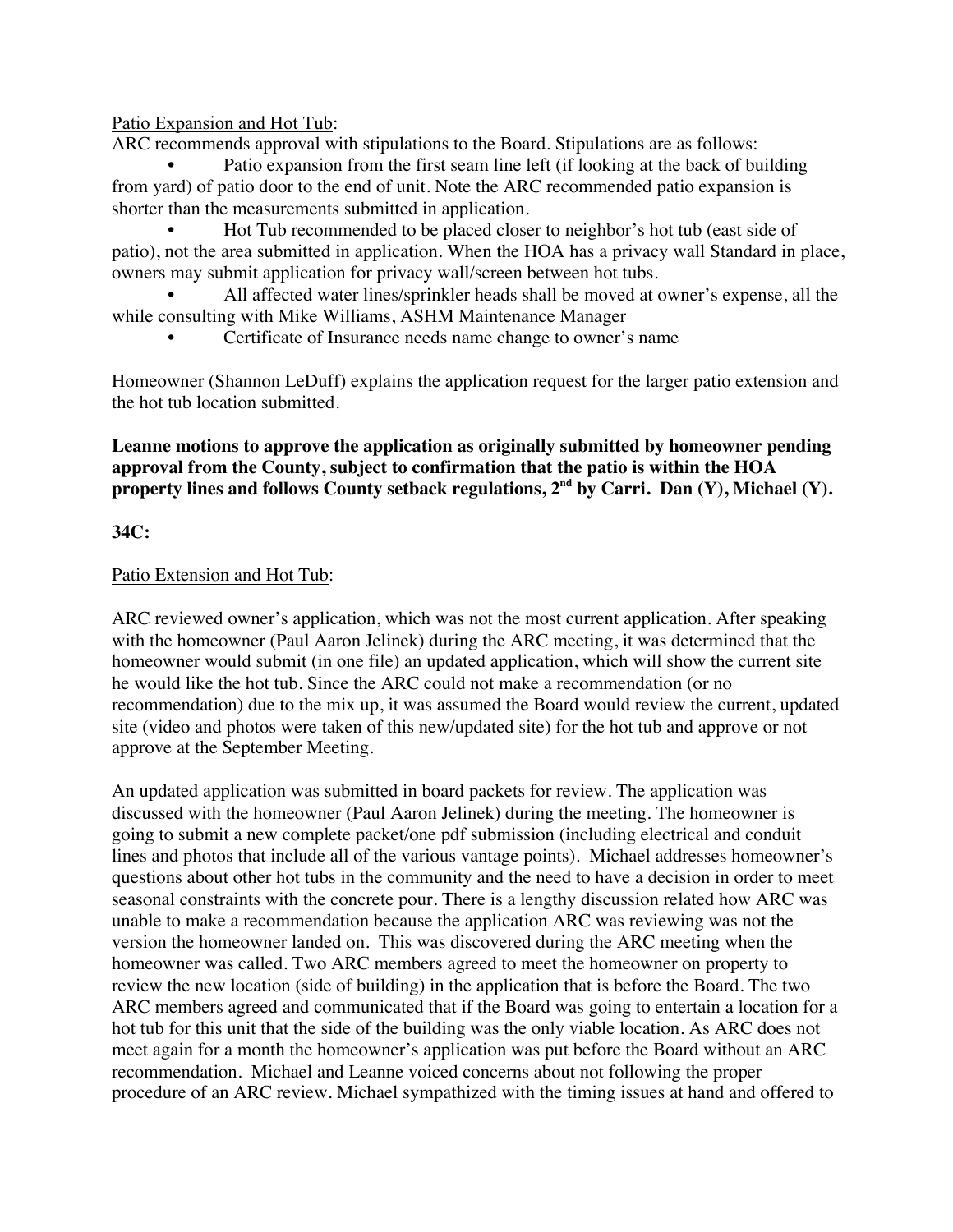review "off cycle" the application with the addition of requested information. Dan stated he thought this was a good compromise given the situation. After more open discussion between the Board and homeowner, Carri states as an ARC member she and others have spent a significant amount of time spent reviewing various iterations of this homeowner's hot tub application and asks the Board to at minimum let the homeowner know if the Board is inclined to entertain the idea of a spa on the side of the building as currently requested. If not, then the homeowner deserves to be told that today. The Board committed to give the homeowner a response by Tuesday if the homeowner complied with requested submission.

**Via email vote 10/19/2020: Denied application** for a 8x8 concrete slab for a hot tub located on the side of the building subject to the following stipulations:

- The owner adding privacy screens towards the cul-de-sac and between the spa and building 35 when the HOA has adopted a standard and/or if the Aspen tree is affected by the work and dies as a result replacement tree of 3-4" caliper tree will be required to be purchased by the owner and given the HOA to determine the location.
- The homeowner will also be responsible for cutting down and grinding the stump if the Aspen tree dies.
- Painting the conduit to match the building.
- Contractor addressing erosion concerns for prevention of any settlement of the patio (Rebar tying into the foundation).

# **Vote results: Carri (y), Guy (y), Michael (n), Dan (n), Leanne (n).**

The Board offered an alternative location in the back of the building (previously submitted by homeowner and discussed by ARC/homeowner and determined to not be viable).

# **Via email vote 10/22/2020: Conditional approval of hot tub & pad in back of Condo, not side yard.** Approval Conditions:

- Summit County approval of contractors permit and plans
- Homeowner to obtain Summit County Recommendation, waiver or approval of plans with consideration of a retaining wall for better reinforcement of new concrete pad given noted erosion.
- Homeowner can extend concrete the same distance from back of Condo up to but not behind 34C addition for hot tub pad
- Homeowners assumes responsibility to verify new concrete remains within Hidden Creek Property Lines to proceed (as offered LeDuff 34B)
- New drawings for hot tub pad and placement in back of home is represented to Board once property lines are understood by homeowner.

# **Vote results: Michael (y), Leanne (y), Dan (y), Carri (n), and Guy (never replied to second motion).**

• **Building Envelope Report**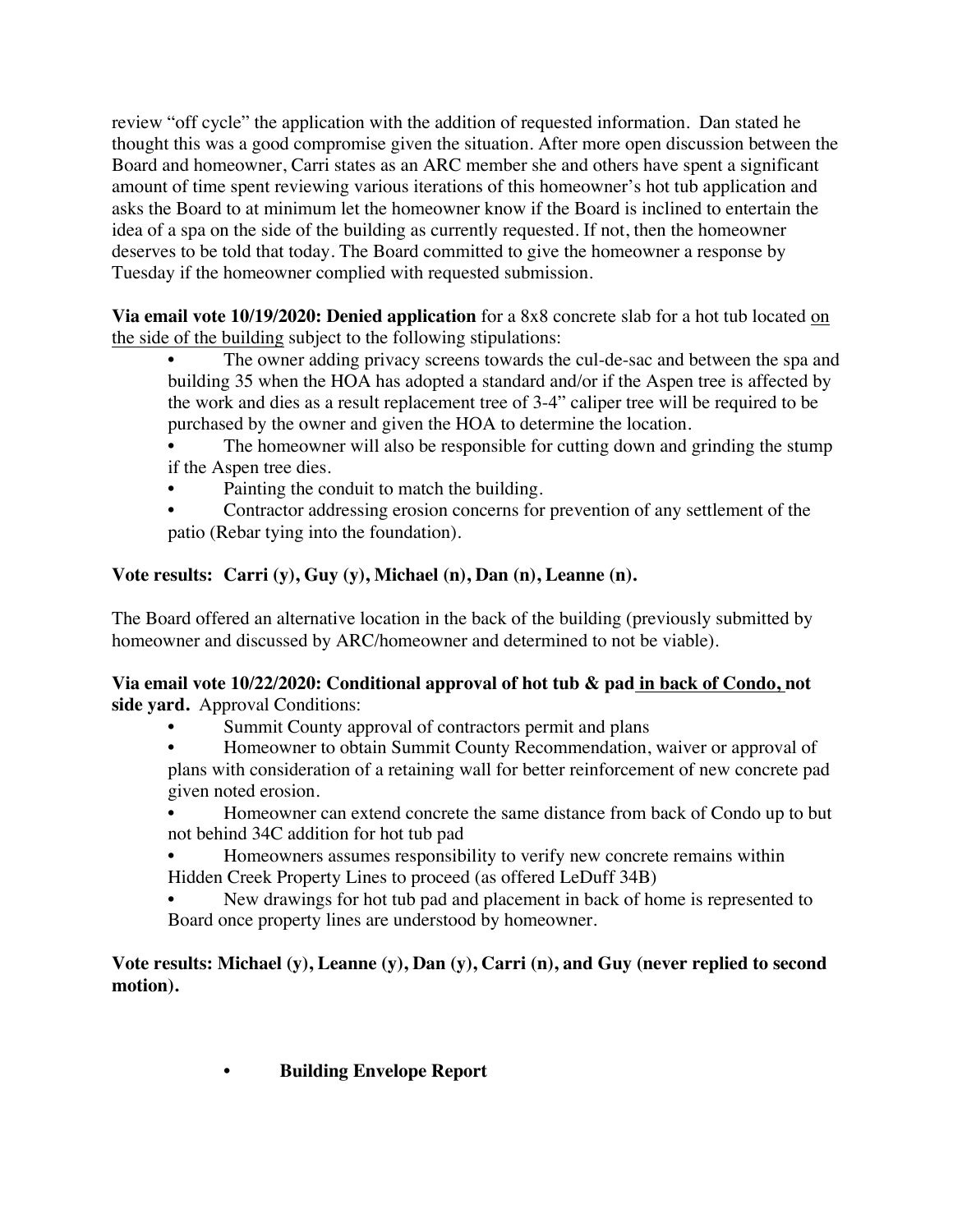The Board received the completed J2 Findings Report on October  $6<sup>th</sup>$ .

Del is working on a new proposal for additional inspections that will be emailed to the Board as soon as possible that includes a timeline of when the work may be able to take place.

Carissa is creating a list extrapolated from the report to establish the severity level of items listed and then the Board can establish a plan for next best steps. Once the priority items disclosed in the J2 report are addressed, a second priority list of the buildings throughout the community should be created. The additional inspections by J2 will provide information to start tackling the issues building by building. J2 will be able to provide a general path for the various building designs; every building has been altered further from the original as built design of the development project.

Carri points out again that if the Board is not approving the September minutes, she is concerned that the J2 presentation and Q&A that took place during the September Board Meeting is not being made public to the community. Meeting minutes are one of the ways to communicate and educate the community. Michael concurred and voiced continued concern that with so much going on the minutes need to be posted as quickly as possible. An executive meeting will be set up for the following Monday at 4pm to discuss minutes and violations.

Carri asks if there might be legal concerns if minutes are not approved and prior ARC application approvals have occurred. Carissa concurs, but states the only ARC application/approval is currently on a construction hold by the homeowner.

## **VII. Owner Comments**

Lili Holland has questions about how previous homeowner additions are addressed by the HOA. Lili states she was told that because her flat roof was part of an addition it was a homeowner responsibility. Lili thought this was part of a legal opinion from earlier this summer and asks if maybe this would help her understand. She requests her question be placed in the minutes because she does not understand how roofs are an HOA responsibility and they purchase their unit three years ago and have never made any additions or changes to the roof.

Leanne requests that Lili put her specific questions in writing so that they can be accurately addressed because there are some flat roofs that are covered and those over additions are not. Lili said she had made repair requests on Buildium and she doesn't know how else to ask the question.

Carissa comments that the 1994 Amendment will provide her the necessary information clarifying how/why the additions on her home are addressed as far as maintenance. When a homeowner adds on or makes changes then the homeowner is responsible for all maintenance related to those modifications. Lili says again that she has not made any changes. Carissa explains when the previous owner made changes the unit is altered from the original plat and any